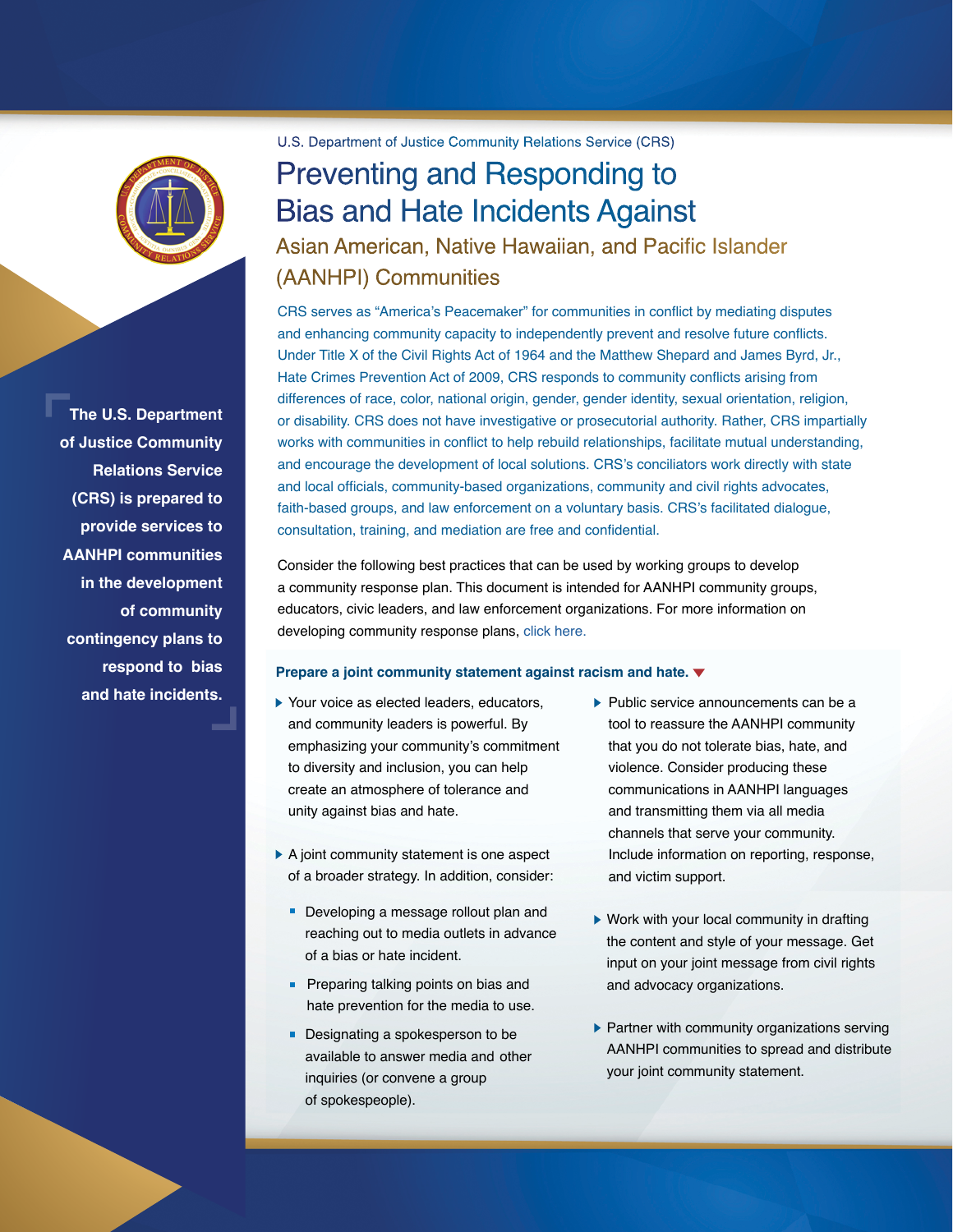### **Host a public solidarity event against hate and bias.**

- Where appropriate and safe, public events and virtual convening can be used to raise awareness on bias and hate impacting AANHPI communities.
- $\triangleright$  Share existing resources relevant to bias and hate, such as local human relations commissions, school programs, law enforcement initiatives, and programs supported by local community stakeholders.
- ▶ Create a space for victims, supporters, and allies to express their concerns related to bias and hate, such as a community forum, [facilitated dialogue,](https://www.justice.gov/crs/our-work/facilitation) listening session, or email tip box.
- Solidarity events can show the AANHPI community they are not alone. Consider inviting other stakeholders such as faith leaders, community leaders, and law enforcement.

# **Be prepared for possible unrest, bias incidents, and hate crimes.**

- Anticipate events that could trigger bias or hate incidents. [Educate](https://www.justice.gov/crs/our-work/facilitation/bias-incidents-hate-crimes) community members on reporting procedures, hate crime laws, and best practices for protecting [places of worship](https://www.justice.gov/crs/our-work/facilitation/protecting-places-of-worship).
- Alert law enforcement about threats and other potentially criminal activity. Meet with law enforcement to learn about what and how to report.
- ▶ Coordinate plans for possible emergency situations such as civil unrest, targeted violence, hate crimes, and demonstrations with the potential for violence.
- ▶ Be aware of AANHPI communities' events, observances, and holidays that may influence patterns of gathering and travel.
- $\blacktriangleright$  Review materials and communications for language [accessibility and translation needs.](https://www.lep.gov/)
- ▶ Conduct a run through of your response plan to identify missing links and areas of improvement.
- $\blacktriangleright$  Make law enforcement aware of significant sites that may be targeted, including neighborhoods, workplaces, places of worship, consulates, embassies, cemeteries, historical monuments, and other AANHPI congregate settings.
- Use language recommended by the CDC to refer to the COVID-19 virus. See: [https://www.cdc.gov/](https://www.cdc.gov/coronavirus/2019-ncov/your-health/about-covid-19/basics-covid-19.html) [coronavirus/2019-ncov/your-health/about-covid-19/](https://www.cdc.gov/coronavirus/2019-ncov/your-health/about-covid-19/basics-covid-19.html) [basics-covid-19.html](https://www.cdc.gov/coronavirus/2019-ncov/your-health/about-covid-19/basics-covid-19.html)

#### **Take steps to mitigate the toll that bias and hate can have on the mental and physical well-being of impacted groups.**

- $\blacktriangleright$  Have your working group engage with experts to ensure a common understanding of when and how mental health resources may be used.
- Some reported bias- or hate-related incidents have involved suspects with mental health issues. The working group can familiarize itself with local law enforcement processes for working with suspects with mental health issues.
- ▶ Provide [mental health resources](https://www.cdc.gov/mentalhealth/stress-coping/reduce-stigma/index.html) to victims and members of AANHPI communities experiencing hate and bias.
- **Ensure first and second responders have access** to adequate mental health and trauma support.
- **Ensure victim and witness resources are culturally** appropriate and language accessible.